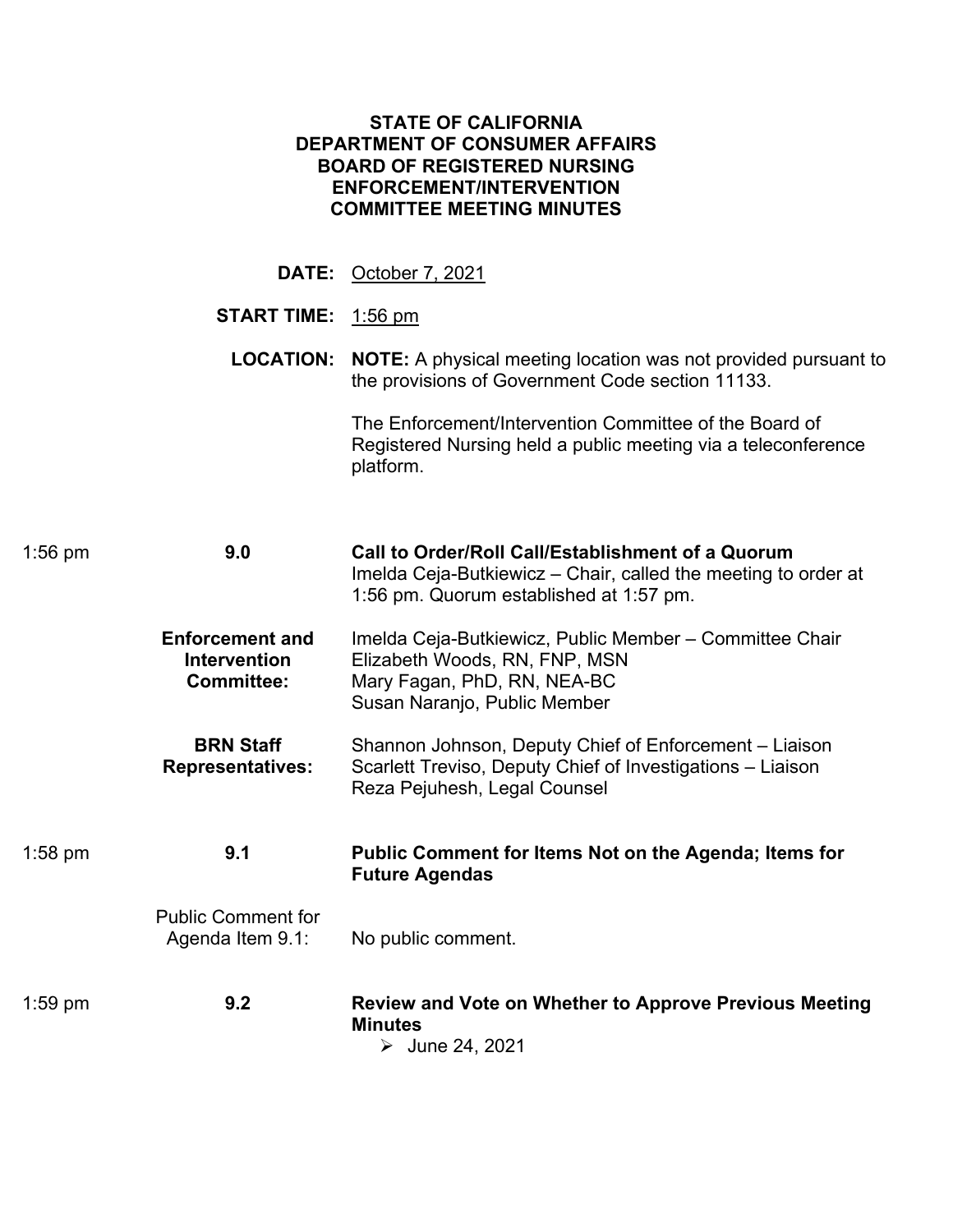MOTION: **Imelda Ceja-Butkiewicz:** Motion, to accept the previous meeting minutes.

## SECOND: **Elizabeth Woods**

Public Comment for

Agenda Item 9.2: No public comment.

VOTE:

| Vote                                                   | <b>ICB</b> | EW | SΝ | МF |  |
|--------------------------------------------------------|------------|----|----|----|--|
|                                                        |            |    |    |    |  |
| Key: Yes: Y   No: N   Abstain: A   Absent for Vote: AB |            |    |    |    |  |
| .                                                      |            |    |    |    |  |

**Motion Passed** 

 $9.3$ 2:01 pm **9.3 Information Only: Enforcement Update** Presented by: Shannon Johnson, Deputy Chief of Enforcement

> **Complaint Intake:** Currently, the Board has a recruitment process going, with new hires of retire annuitant positions. The Board continues to recruit qualified nurses. The Board continues to need experts in ambulatory care, expert practice consultants and the cosmetic care fields, to name a few.

**Imelda Ceja-Butkiewicz:** Questioned why we are hiring retired annuitants?

**Shannon Johnson:** Expressed that it is easier to acquire retired annuitants for limited term, temporary fills.

**Loretta Melby:** Expressed that the retired annuitant position fills, are a resource that we can use within the State. We are able to contact retirees, in order to help out in certain roles and areas. These positions are filled on a temporary basis for retire annuitants. This helps with assistance on a quicker basis.

**Investigations Unit:** Sending 2 investigators out for further specified training. 21 cases per field Investigator, on average. The hearings continue to be done virtually. Cases are decreasing based on the work in the field that is being done.

**Probation Unit:** Recently hired and promoted an employee to the Staff Services Analyst role within this Unit. Continue to process